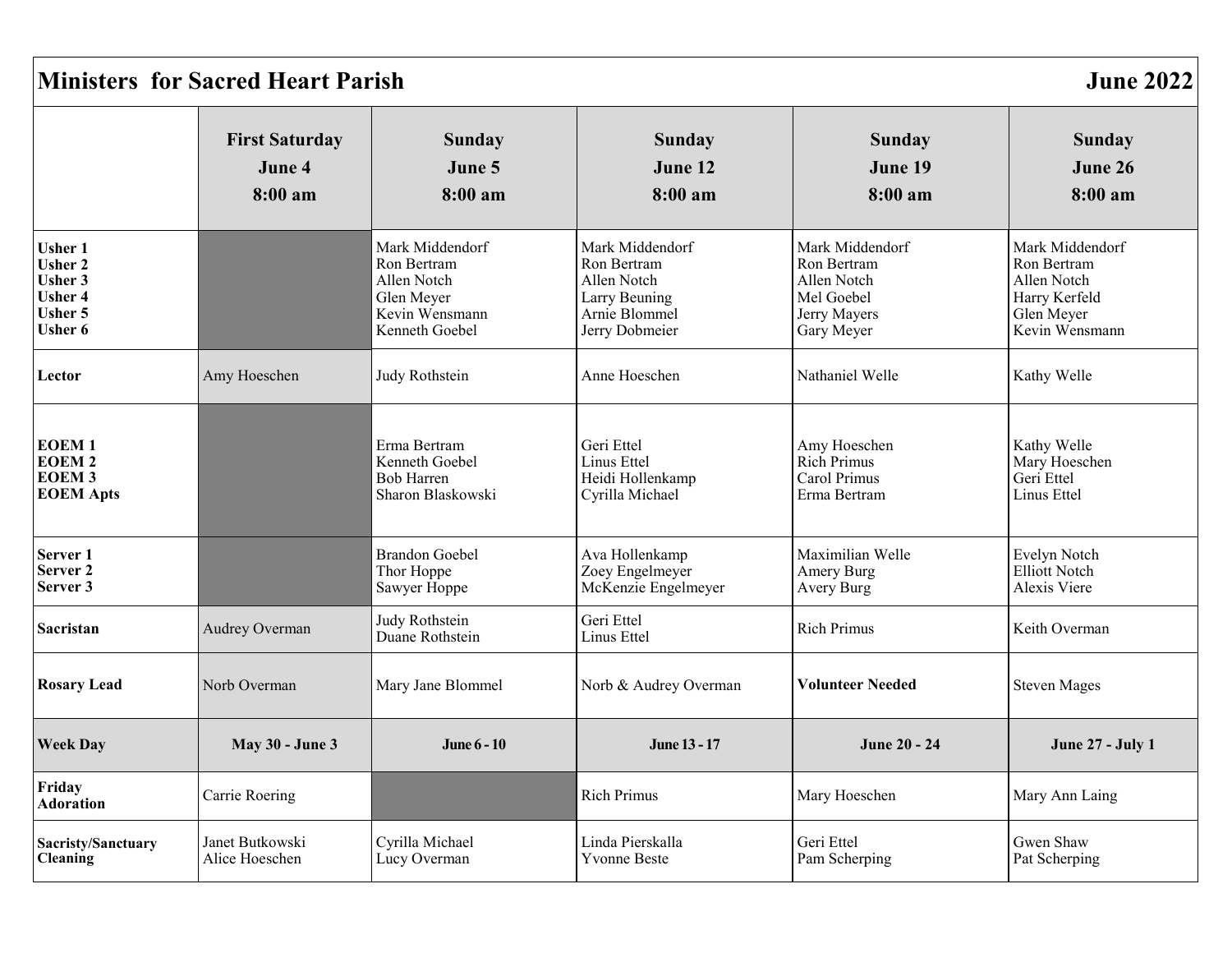# **Ministers for Immaculate Conception Parish 1986 1996 1997 12:33 13:34 13:35 13:36 13:36 13:36 13:36 13:36 14:36 14:36 14:36 14:36 14:36 14:36 14:36 14:36 14:36 14:36 14:36 14:36 14:36 14:36 14:36 14:36 14:36 14:36 14:36 1**

|                                 | <b>Saturday</b>                                                                                                                                                                               | <b>Saturday</b>         | <b>Saturday</b>    | <b>Saturday</b>         |
|---------------------------------|-----------------------------------------------------------------------------------------------------------------------------------------------------------------------------------------------|-------------------------|--------------------|-------------------------|
|                                 | June 4                                                                                                                                                                                        | June 11                 | June 18            | June 25                 |
|                                 | $4:00$ pm                                                                                                                                                                                     | $4:00$ pm               | $4:00$ pm          | $4:00$ pm               |
| <b>Usher 1</b>                  | Tom Neal                                                                                                                                                                                      | Tom Neal                | Tom Neal           | Tom Neal                |
| <b>Usher 2</b>                  | Dave Ehlert                                                                                                                                                                                   | Ron Schaefer            | Jim Boeckers       | Darrel Maus             |
| <b>Usher 3</b>                  | Andy Holdvogt                                                                                                                                                                                 | Jerry Schmiesing        | Matt Heinen        | Andy Holdvogt           |
| <b>Usher 4</b>                  | LeRoy Wolbeck                                                                                                                                                                                 | Dennis Maus             | John Funk          | LeRoy Wolbeck           |
| Lector                          | <b>Tatum Holdvogt</b>                                                                                                                                                                         | Katie Maus              | Linda Schmiesing   | Emily Smith             |
| <b>EOEM</b>                     | Richard Sand                                                                                                                                                                                  | Maureen Schaefer        | Linda Schmiesing   | Lester Zink             |
| <b>EOEM</b>                     | Shirley Worms                                                                                                                                                                                 | Tom Neal                | Ray Mayers         | <b>Bernice Zink</b>     |
| <b>EOEM</b>                     | Rosie Ehlert                                                                                                                                                                                  | <b>Bette Frieler</b>    | Richard Sand       | <b>Bette Frieler</b>    |
| <i>*Tree of Life</i>            | Dave Ehlert                                                                                                                                                                                   | Dan Krueger             | Shirley Worms      | Tom Neal                |
| Server <sub>1</sub>             | Liberty Tschida                                                                                                                                                                               | Jaiden Smith            | Liberty Tschida    | Ava Smith               |
| Server <sub>2</sub>             | Willow Tschida                                                                                                                                                                                | Will Smith              | Willow Tschida     | Macy Smith              |
| Server 3                        | <b>Volunteer Needed</b>                                                                                                                                                                       | <b>Volunteer Needed</b> | Brandon Rademacher | <b>Volunteer Needed</b> |
| Sacristan                       | Richard Sand<br>Cathy Sand                                                                                                                                                                    | Dan Krueger             | Linda Schmiesing   | Lester Zink             |
| <b>Church Cleaners:</b><br>June | Shelly Hoppe, Cathy Sand, Tami Funk and Amy Van Beck<br>Please contact each other to arrange times to do the cleaning.<br>Thank you for being "God's Housekeepers" for our church this month. |                         |                    |                         |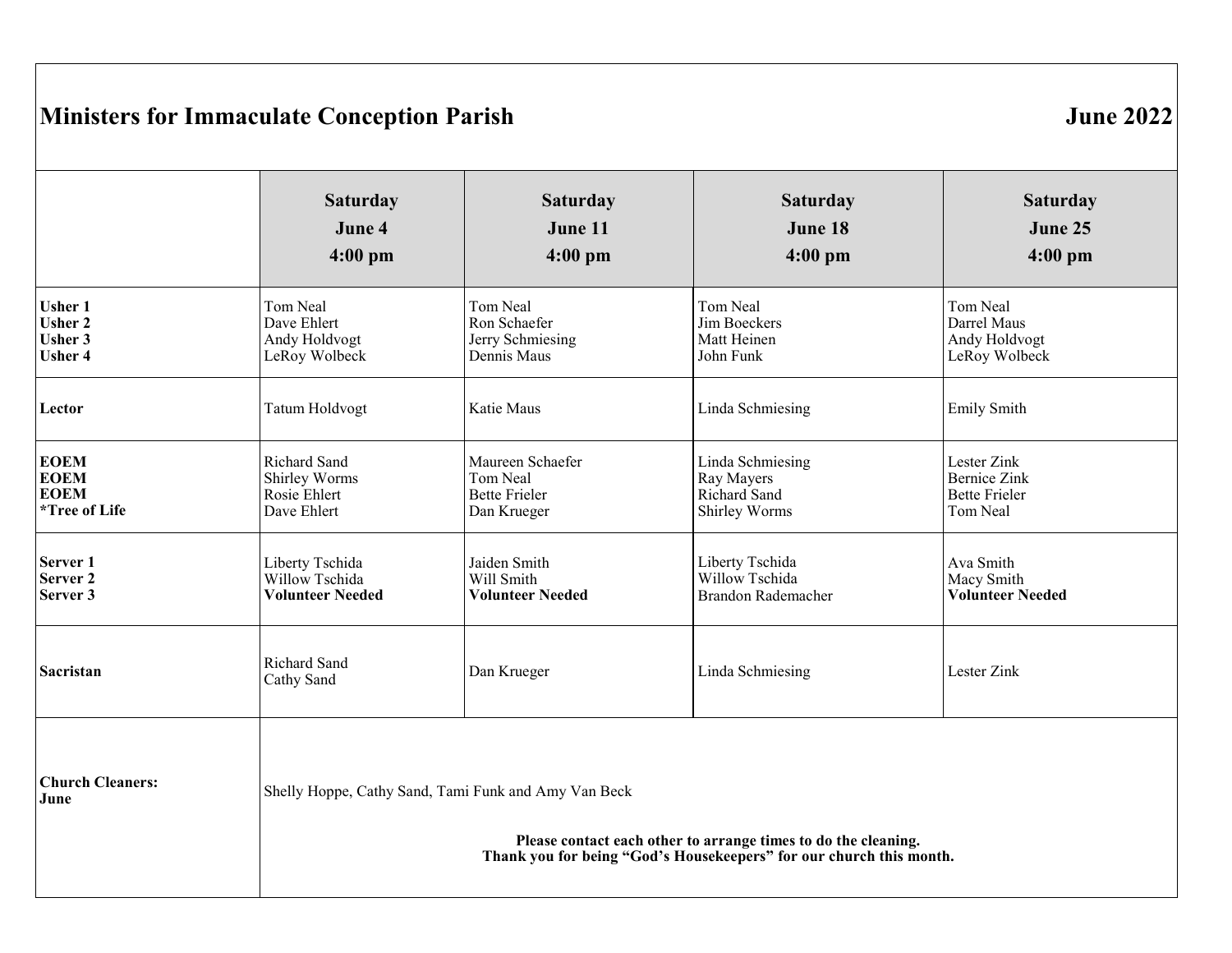# **Ministers for St. Rose of Lima Parish June 2022**

|                     | <b>Sunday</b>                     | <b>Sunday</b>      | <b>Sunday</b>                 | <b>Sunday</b>           |
|---------------------|-----------------------------------|--------------------|-------------------------------|-------------------------|
|                     | June 5                            | June 12            | June 19                       | June 26                 |
|                     | $10:00$ am                        | $10:00$ am         | $10:00$ am                    | $10:00$ am              |
| <b>Usher 1</b>      | Mark Wiechman                     | Mark Wiechman      | Mark Wiechman                 | Mark Wiechman           |
| <b>Usher 2</b>      | Duane Hellmann                    | Duane Hellmann     | Duane Hellmann                | Duane Hellmann          |
| <b>Usher 3</b>      | Craig Jepperson                   | Scott Wiechman     | Dave Mueller                  | John VonWahlde          |
| Lector              | Zachary Wiechman                  | Steve Wiechman     | Myra Arvig                    | Sandy VonWahlde         |
| <b>EOEM</b>         | Mary Jepperson                    | Darlene Engelmeyer | Lillian Arnzen                | Brenda Wiechmann        |
| <b>EOEM</b>         | Diane Herkenhoff                  | Cheryl Wiechman    | <b>Bonnie Stangler</b>        | Mary Jepperson          |
| Server <sub>1</sub> | Nolan Toenyan                     | Whitney Pundsack   | Silas Arvig                   | Nolan Toenyan           |
| Server <sub>2</sub> | Jackson Toenyan                   | Kelli Pundsack     | Claire Arvig                  | Jackson Toenyan         |
| Server 3            | <b>Volunteer Needed</b>           | Isaak Wiechmann    | <b>Volunteer Needed</b>       | <b>Volunteer Needed</b> |
| Sacristan           | Craig Jepperson<br>Mary Jepperson | Cheryl Wiechman    | Dave Mueller<br>Karen Mueller | Cheryl Wiechman         |
| <b>Rosary Lead</b>  | Zachary Wiechman                  | Darlene Engelmeyer | Lillian Arnzen                | Mark Wiechman           |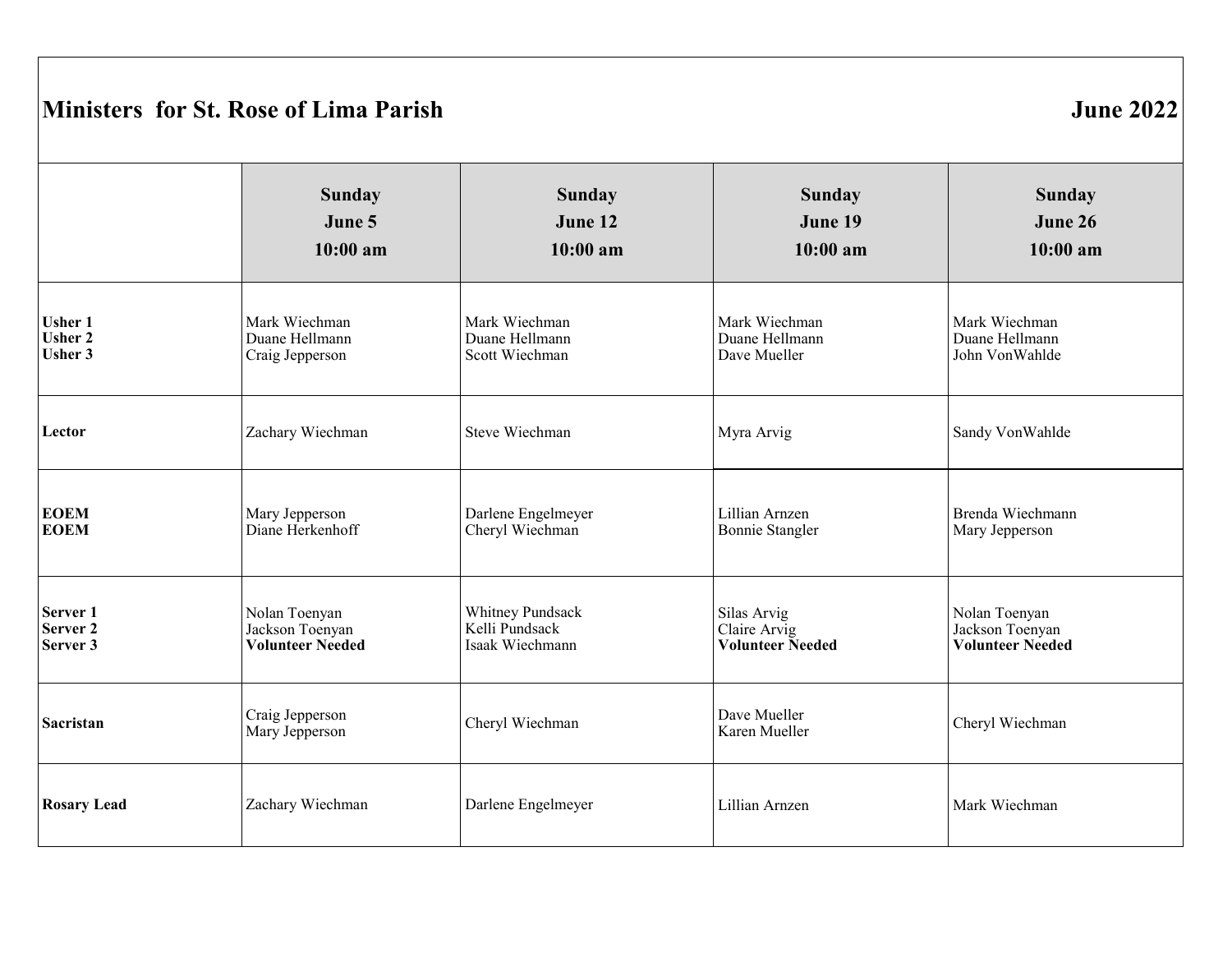## **Sacred Heart Parish Volunteer Minister Listing - Sunday, 8:00 am Mass**

#### **Ushers**

Mark Middendorf Ron Bertram Allen Notch Ken Goebel Mel Goebel Jerry Mayers Larry Beuning Harry Kerfeld Glen Meyer Arnie Blommel Jerry Dobmeier Gary Meyer Kevin Wensmann

#### **Lectors**

Carol Primus Geri Ettel Andy Welle Anne Hoeschen Judy Rothstein Kathy Welle Amy Hoeschen Keith Overman Deana Middendorf

#### **Sacristans**

Linus & Geri Ettel Rich Primus Judy & Duane Rothstein Keith Overman Heidi Hollenkamp

## **Rosary Leaders**

Mary Jane Blommel Norb Overman Steven Mages

# **Extra Ordinary Eucharistic Ministers** Linus Ettel

Erma Bertram Kenneth Goebel Judy Rothstein Kathy Welle Amy Hoeschen Bob Harren Heidi Hollenkamp Cyrilla Michael Sharon Blaskowski Mary Hoeschen Rich Primus Carol Primus Jean Hemker

Geri Ettel

## **Sacristy/Sanctuary Cleaning**

Yvonne Beste Janet Butkowski Alice Hoeschen Cyrilla Michael Lucy Overman Linda Pierskalla Geri Ettel Pam Scherping Gwen Shaw Pat Scherping Mary Beth Scherping Deb Meyer

## Ava Hollenkamp Rachel Welle Rebecca Welle Wyatt Feldewerd Owen Feldewerd Anna Feldewerd Brandon Goebel Levi Scherping Leo Scherping Johnny Ettel Emily Ettel Evelyn Notch Elliott Notch Maximilian Welle Zoey Engelmeyer McKenzie Engelmeyer Thor Hoppe Sawyer Hoppe Molly Wilwerding Simon Eiynck Landen Eiynck Halle Renneker Alexzander Filla Alexis Viere Amery Burg Avery Burg Jena Van Beck Thatcher Van Beck

**Servers**

## **Friday Adoration Closing** Amy Hoeschen Allen Notch Carrie Roering Rich Primus Mary Hoeschen Mary Ann Laing

#### **First Saturday Lectors**

Geri Ettel Kathy Welle Amy Hoeschen Andy Welle Nathaniel Welle

## **Children's Liturgy**

#### **Leaders**

Carrie Roering Kelly Neu Mary Ann Wilwerding Abigail Welle Sara Van Beck Jessica Goebel

#### **Helpers**

Rachel Welle Anna Neu Camryn Roering Ema Feldewerd Kyan Roering Lexi Solaja-Beste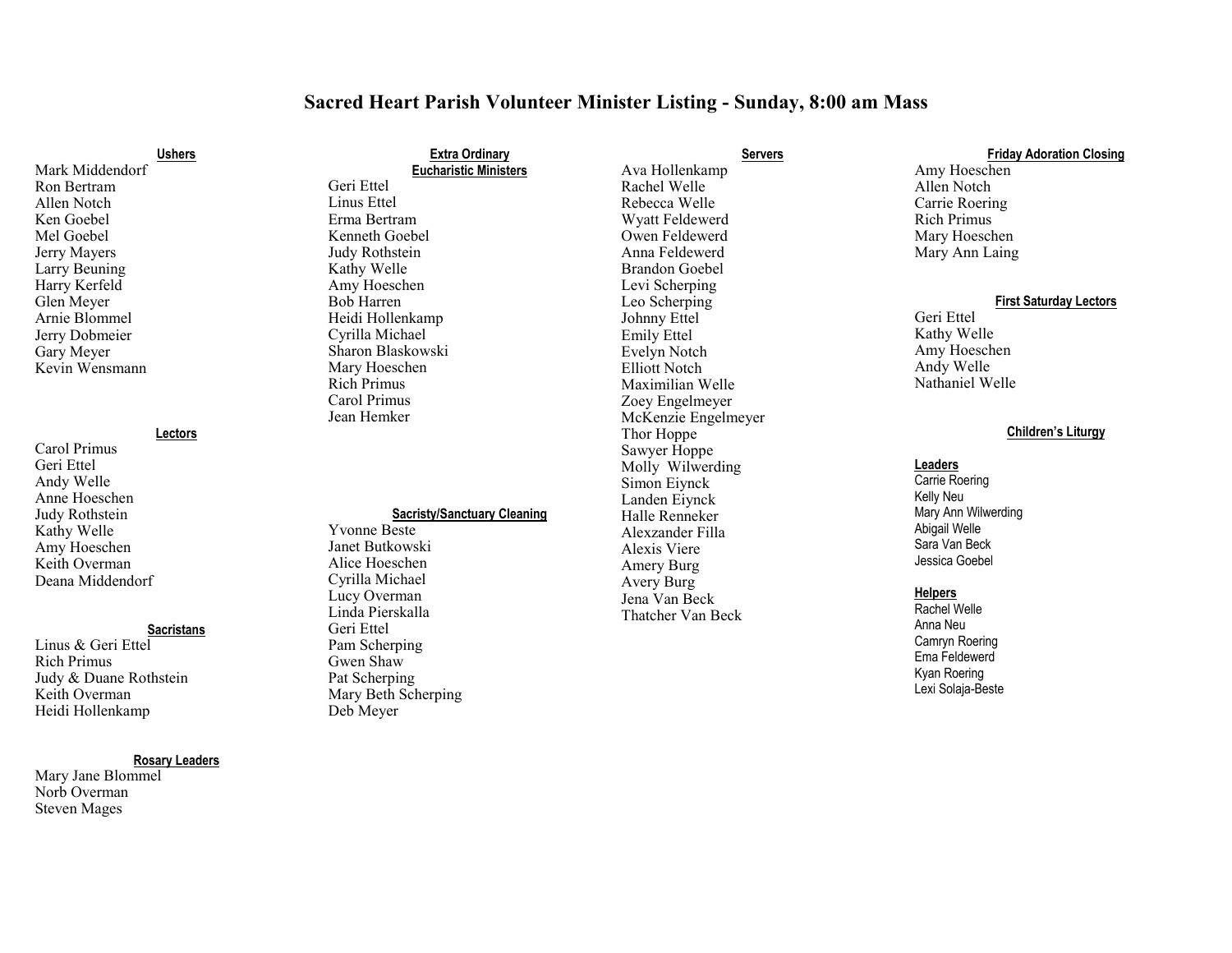## **Immaculate Conception Parish Volunteer Minister Listing - Saturday, 4:00 pm Mass**

|                  | <b>Ushers</b> |
|------------------|---------------|
| Dennis Maus      |               |
| Tom Neal         |               |
| Jim Boeckers     |               |
| Ron Schaefer     |               |
| Matt Heinen      |               |
| John Funk        |               |
| Darrel Maus      |               |
| Scott Thelen     |               |
| Dave Ehlert      |               |
| Andy Holdvogt    |               |
| LeRoy Wolbeck    |               |
| Jerry Schmiesing |               |
| Dan Frieler      |               |
|                  |               |

## **Lectors**

**Servers**

**Extra Ordinary Eucharistic Ministers**

Maureen Schaefer Linda Schmiesing Richard Sand Lester Zink Bernice Zink Shirley Worms Dave Ehlert Rosie Ehlert Tom Neal Helen Poepping Bette Frieler Ray Mayers Dan Krueger

Skylar Niebergall Brandon Rademacher Liberty Tschida Willow Tschida Jaiden Smith Ava Smith Will Smith Macy Smith

Mary Krueger Linda Schmiesing Tatum Holdvogt Emily Smith Lester Zink Katie Maus

## **Sacristans**

Richard & Cathy Sand Dan Krueger Linda Schmiesing Les Zink Gerald & Darlene Revermann